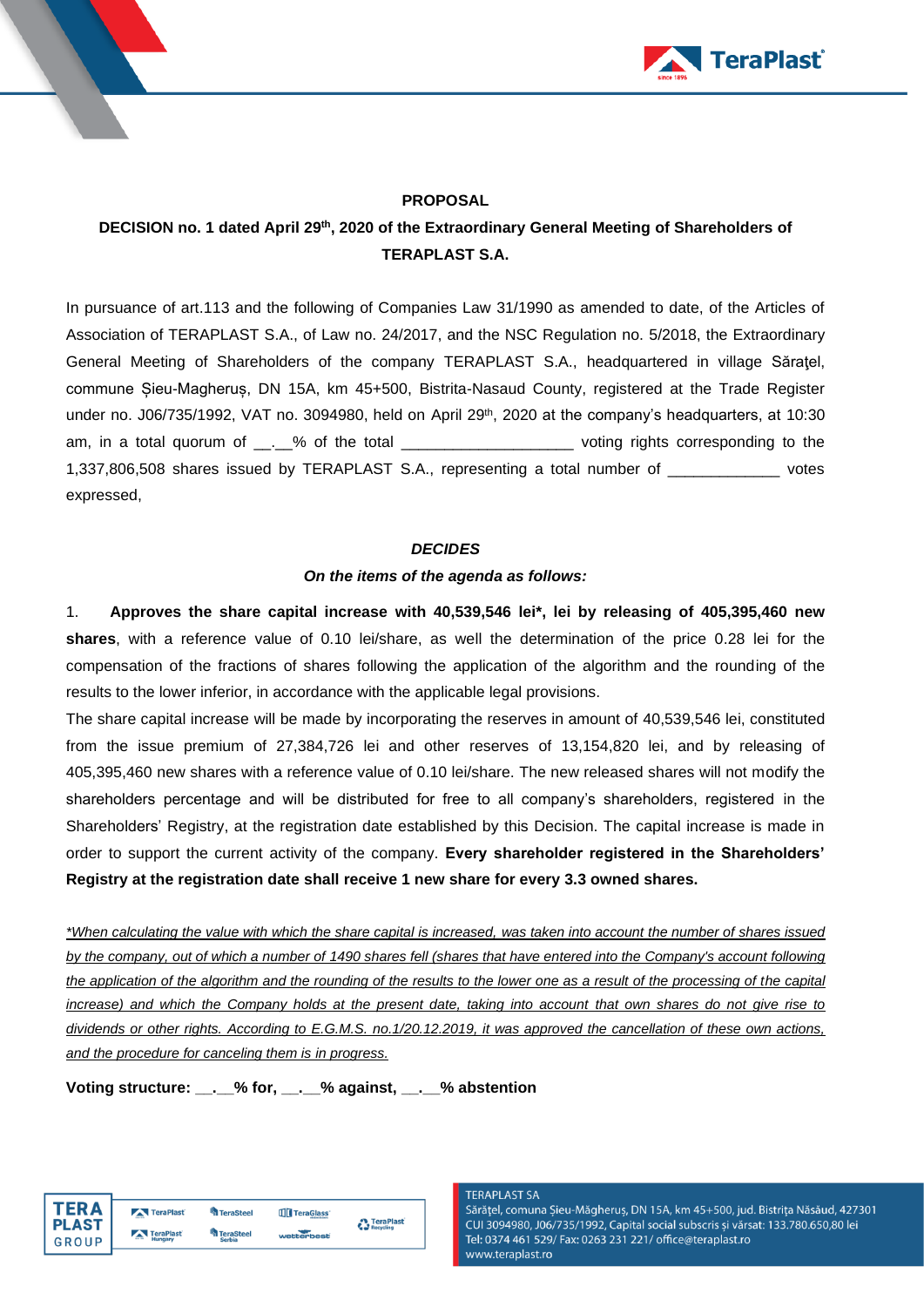

2. Approves the update of the Articles of Association, in accordance with the ones approved at point 1 of the present, as follows:

Art. 7. Alin. (1) "The subscribed and paid in share capital of the Company TERAPLAST S.A. is 133,780,501.80 lei divided into a number of 1,337,805,018 registered shares, with nominal value of 0.1 lei each" **modifies and will have the following content:**

**"The subscribed and paid in share capital of the Company TERAPLAST S.A. is 174,320,047.80 lei divided into a number of 1,743,200,478 registered shares, with nominal value of 0.1 lei each".**

**Voting structure: \_\_.\_\_% for, \_\_.\_\_% against, \_\_.\_\_% abstention**

3. Approves the total value of 180.000.000 lei as the maximum limit of indebtedness that the company can contract between 29.04.2020 - 29.04.2021 and the approval of the warranty of credit and/or leasing contracts which are going to be accessed within the limit established, with security interest in real estate/pledge, assignments of current and future receivables rights, assignments related to current and future cash, resulting from current accounts and assignments of rights resulted from the insurance policies.

**Voting structure: \_\_.\_\_% for, \_\_.\_\_% against, \_\_.\_\_% abstention**

4. Approves the supplementation of the maximum limit of indebtedness that the company may contract between 29.04.2020 - 29.04.2021 with the amount of 180,000,000 lei, which will be used (if needed) exclusively to guarantee the loans of the subsidiaries and the approval of the guarantee of the credit and / or leasing contracts to be accessed by the subsidiaries, within the fixed limit, with real estate/movable securities, assignments of present and future receivable rights, assignments related to current and future available funds, resulting from current accounts and assignments of rights resulting from insurance policies.

**Voting structure: \_\_.\_\_% for, \_\_.\_\_% against, \_\_.\_\_% abstention**

5. Authorises the Board of Directors to take, for and on behalf of the Company, all the actions and steps required or useful for the enforcement of item 3 and 4 of this decision, up to the maximum agreed limit of indebtedness. Therefore, the Board of Directors shall issue decisions on:

- taking out bank loans, entering into credit/leasing contracts, extending the bank loan/leasing contracts, establishing the security structure corresponding to the taken out/extended bank loan or leasing contracts, restructuring/establishing new maturity dates for the granted loans, changing the structure of the securities for the pending loans, authorising the persons entitled to sign for and on behalf of TERAPLAST S.A. the bank loan contracts / the leasing contracts / the security contracts / the addendums to the bank loan/leasing contracts, and also any other complementary documents or instruments related to or referred to in the bank loan/leasing contracts, security contracts or any other documents, and also to sign any other forms and requests that might be necessary or useful in relation to such bank transactions.

| <b>TERA</b><br><b>PLAST</b> | TeraPlast      | <b>TeraSteel</b> | TeraGlass  | <b>A</b> TeraPlast |
|-----------------------------|----------------|------------------|------------|--------------------|
|                             | TeraPlast      | TeraSteel        |            | Recycling          |
| GROUP                       | $-$<br>Hungary | <b>Serbia</b>    | wetterbest |                    |

#### **TERAPLAST SA**

Sărățel, comuna Șieu-Măgheruș, DN 15A, km 45+500, jud. Bistrița Năsăud, 427301 CUI 3094980, J06/735/1992, Capital social subscris și vărsat: 133.780.650,80 lei Tel: 0374 461 529/ Fax: 0263 231 221/ office@teraplast.ro www.teraplast.ro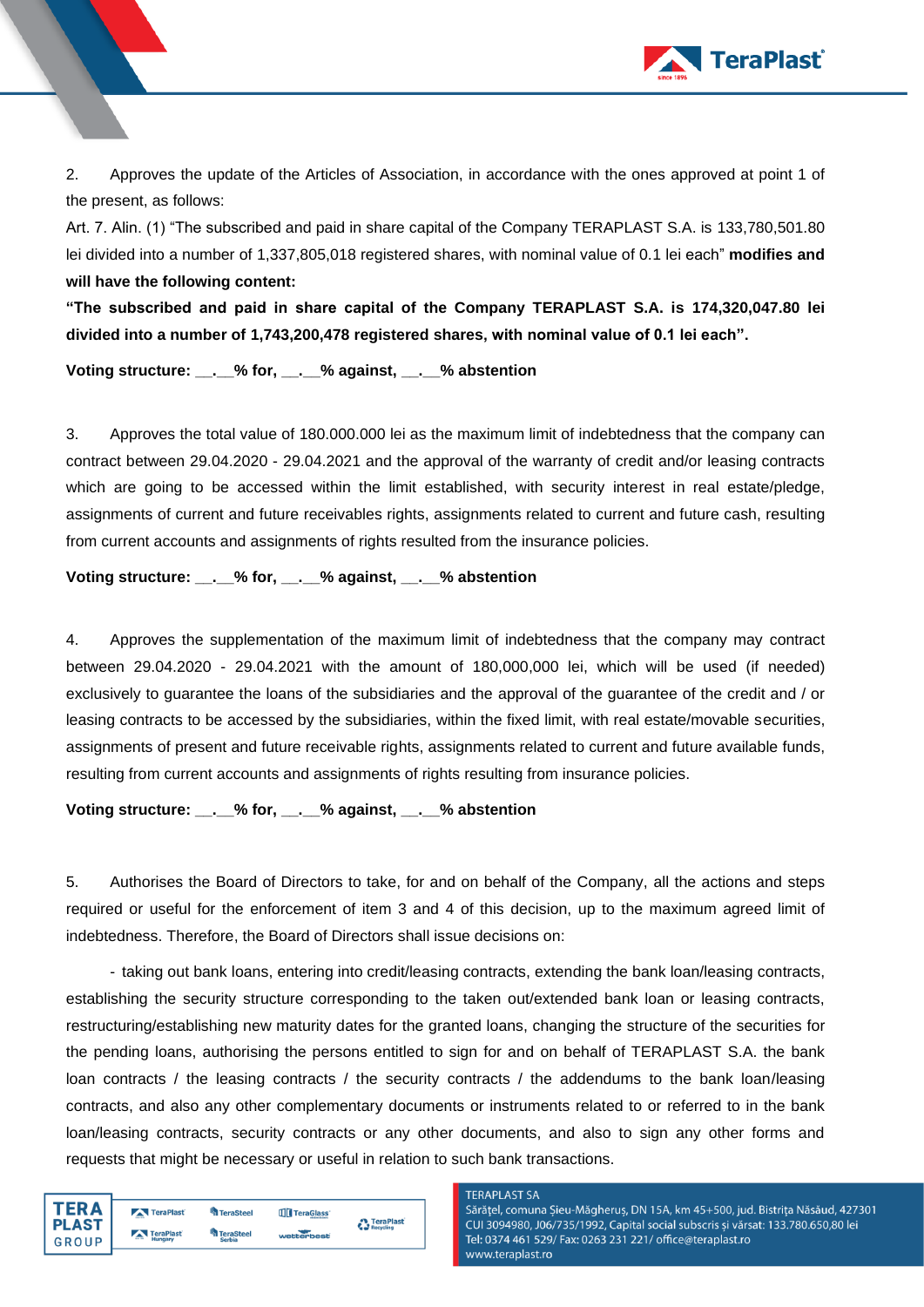

- guaranteeing the access by company's subsidiaries of certain bank credits and / or credit contracts / leasing contracts, establish / change the related guarantee structure, empower the persons who will sign on behalf of and on behalf of TERAPLAST SA the warranty contracts / additional documents and any other documents or instruments that are related to or referenced in the warranty agreements and to sign any other forms, requests that may be necessary or useful related to these transactions.

**Voting structure: \_\_.\_\_% for, \_\_.\_\_% against, \_\_.\_\_% abstention**

6. Establishes the date of **August 18th, 2020 as the registration date** when the shareholders affected by the decisions adopted by the Extraordinary General Meeting of Shareholders shall be identified, according to art. 86 par. (1) of the Law no. 24/2017.

**Voting structure: \_\_.\_\_% for, \_\_.\_\_% against, \_\_.\_\_% abstention**

7. Approves the date of **August 17th, 2020, as "ex-date**", namely the date previous to the registration date when the financial instruments, subject of the decisions of the corporate bodies, are transacted without the rights resulting from such decision, in accordance with art. 2 par. 2 lit. l) of Regulation no. 5/2018.

**Voting structure: \_\_.\_\_% for, \_\_.\_\_% against, \_\_.\_\_% abstention**

8. Approves the date of **August 19th, 2020 as payment day**, as defined by the art. 86 par. 2 of the Law no. 24/2017, art. 2 par. 2 lit. h) and art. 178 of Regulation no. 5/2018.

**Voting structure: \_\_.\_\_% for, \_\_.\_\_% against, \_\_.\_\_% abstention**

9. Authorizes the Board of Directors to enforce the decisions adopted by the Extraordinary General Meeting of Shareholders.

**Voting structure: \_\_.\_\_% for, \_\_.\_\_% against, \_\_.\_\_% abstention**

10. Authorizes the Chairman of the Board of Directors, Mr. Dorel Goia, to sign, for and on behalf of all the shareholders present at the meeting, the EGMS Decision.

**Voting structure: \_\_.\_\_% for, \_\_.\_\_% against, \_\_.\_\_% abstention**

| <b>TERA</b>             | TeraPlast                   | TeraSteel                         | TeraGlass  | TeraPlast |
|-------------------------|-----------------------------|-----------------------------------|------------|-----------|
| <b>I PLAST</b><br>GROUP | TeraPlast<br>$-$<br>Hungary | <b>TeraSteel</b><br><b>Serbia</b> | wetterbest | Recycling |